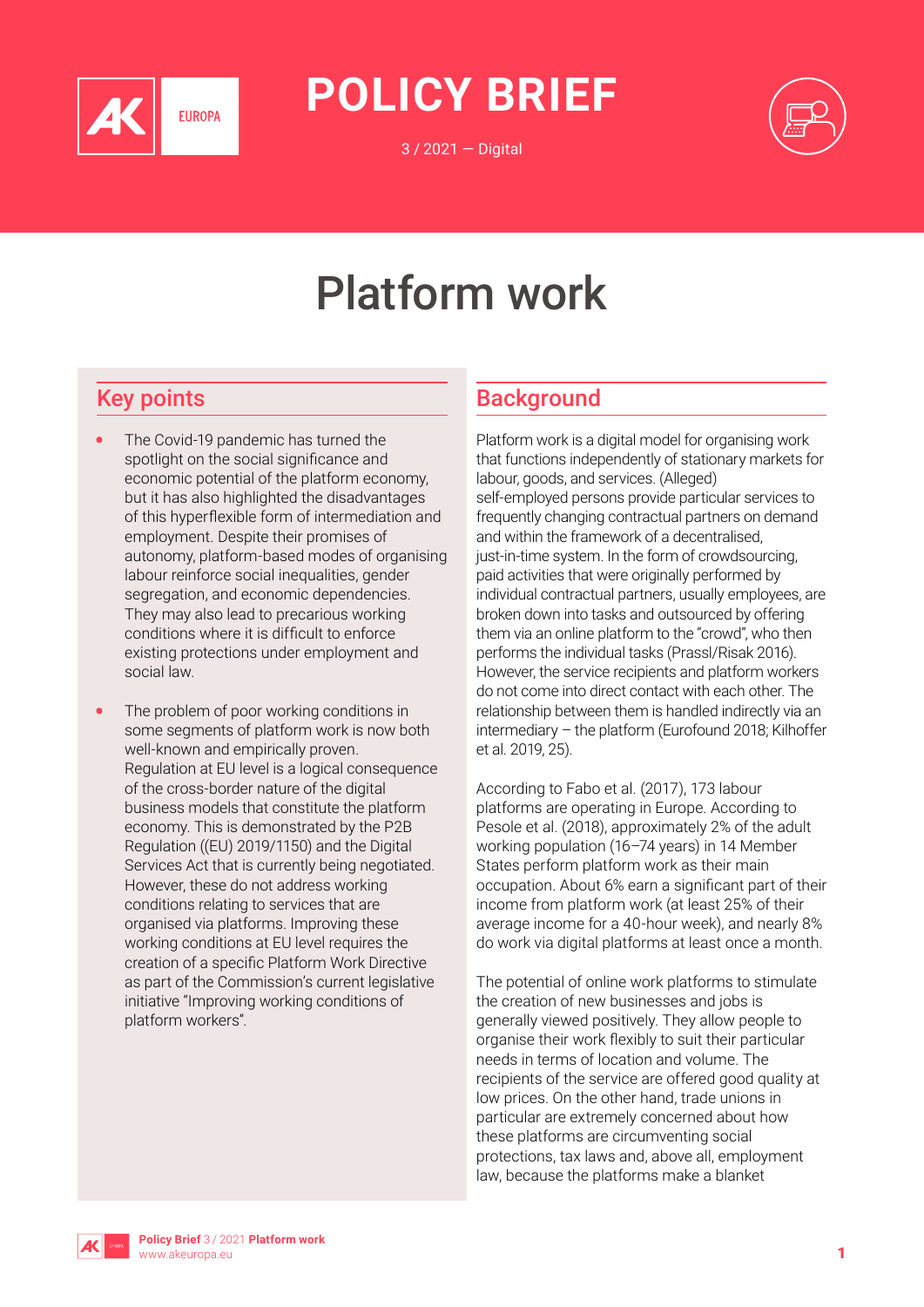assumption that all platform workers are self-employed. More specifically, this means that minimum wage provisions and collective agreements do not apply, and in fact wages are often extremely low (Eurofound 2018; Kilhoffer et al. 2019, 73). The use of algorithmic (rating) systems also harbours the potential for discrimination. This can only be countered to a limited extent by the equality laws currently in place (Berger/Schöggl 2019; Risak/Gogola 2018). There is also a cross-border dimension (platforms often operate in many countries at the same time), which can severely hamper law enforcement (Lutz/Risak 2017, 304).

# Main Findings

In the past, the public has generally taken a positive view of the disruptive business models of the platform economy. They were symbolic of digital innovation. Increasingly, however, the focus is turning to the downsides of this new trend. When the platforms started out, they were subject to little or no regulation, but now a more proactive trend can be observed throughout Europe. New laws are being passed or existing legal instruments are being applied to these new circumstances by the courts.

In the last few years, the EU has also been turning its attention to platform work. Major studies have been commissioned to explore both the volume of this economic sector and its working conditions (most recently Kilhoffer et al. 2019). EU institutions are, therefore, aware of the problems associated with platform work and understand the need to find a way of resolving them. The latest labour law directive (Directive (EU) 2019/1152) on transparent and predictable working conditions in the EU, at least contains an indication that platform workers should be regarded as employees if the relevant criteria are met (recital no. 8). Regulation (EU) 2019/1150 to promote fairness and transparency for business users of online intermediation services (known as the Platform-to-Business (P2B) Regulation) directly addresses the platform economy. However, it does not cover employees, but only self-employed persons who provide services to consumers (Art. 1(2)). The fundamental problem of poor working conditions in the platform economy thus remains unresolved in EU law (Kilhoffer et al. 2019, 204).

However, change could be on the cards, as this issue was included in President von der Leyen's **Political Guidelines for the Next European Commission 2019–2024**: "Digital transformation brings fast change that affects our labour markets. I will look at ways of improving the labour conditions of platform workers, notably by focusing on skills and education." And the

Mission Letter to Nicolas Schmit, the Commissioner for Jobs and Social Rights, also contains such a passage, though it focuses more on working conditions: "Dignified, transparent and predictable working conditions are essential to our economic model. I want you to closely monitor and enforce existing EU law in this area and to look at ways to improve the labour conditions of platform workers." Over the next few years, it seems that we can, therefore, expect to see the emergence of legislative initiatives at EU level, and this is also where the assertion of workers' interests will have to be carried out.

However, the **Digital Services Act** that is currently being drafted (Proposal dated 15.12.2020, COM(2020) 825 final), has no specific content regarding the provision of services and guaranteeing good working conditions for platform workers. A corresponding regulation is, therefore, still pending. Under the heading of "**Improving working conditions of platform workers**", the EU Commission has undertaken to create a legislative initiative to this effect in 2021. This initiative is currently pointing in the direction of creating exceptions from EU competition law for a group of platform self-employed workers that has yet to be defined, so that they can collectively bargain their working conditions. This solution would do justice to the interests of the actual self-employed, who can act and contract economically independently, but not to the economically dependent platform workers.

## Demands

The platform economy increases the grey areas between employees and the self-employed, and people in need of protection are increasingly falling outside the scope of labour law. There is, therefore, a need for a general solution for the **growing group of self-employed persons in need of protection**. This could be found by either redefining the concept of employee to take economic elements into account, or through extending the scope of application that should apply to people with quasi-employee status (Risak/Dullinger 2018).

A second issue, and one that is also not restricted to platform work, is the question of the **algorithmic management of employees**. These are (semi-)automated decision-making systems in which programs make relevant decisions for employees based on collected data. The platform economy is essentially built on these methods of organising work, but they are not limited to this industry. That is why there is a need for a universal solution to the associated problems

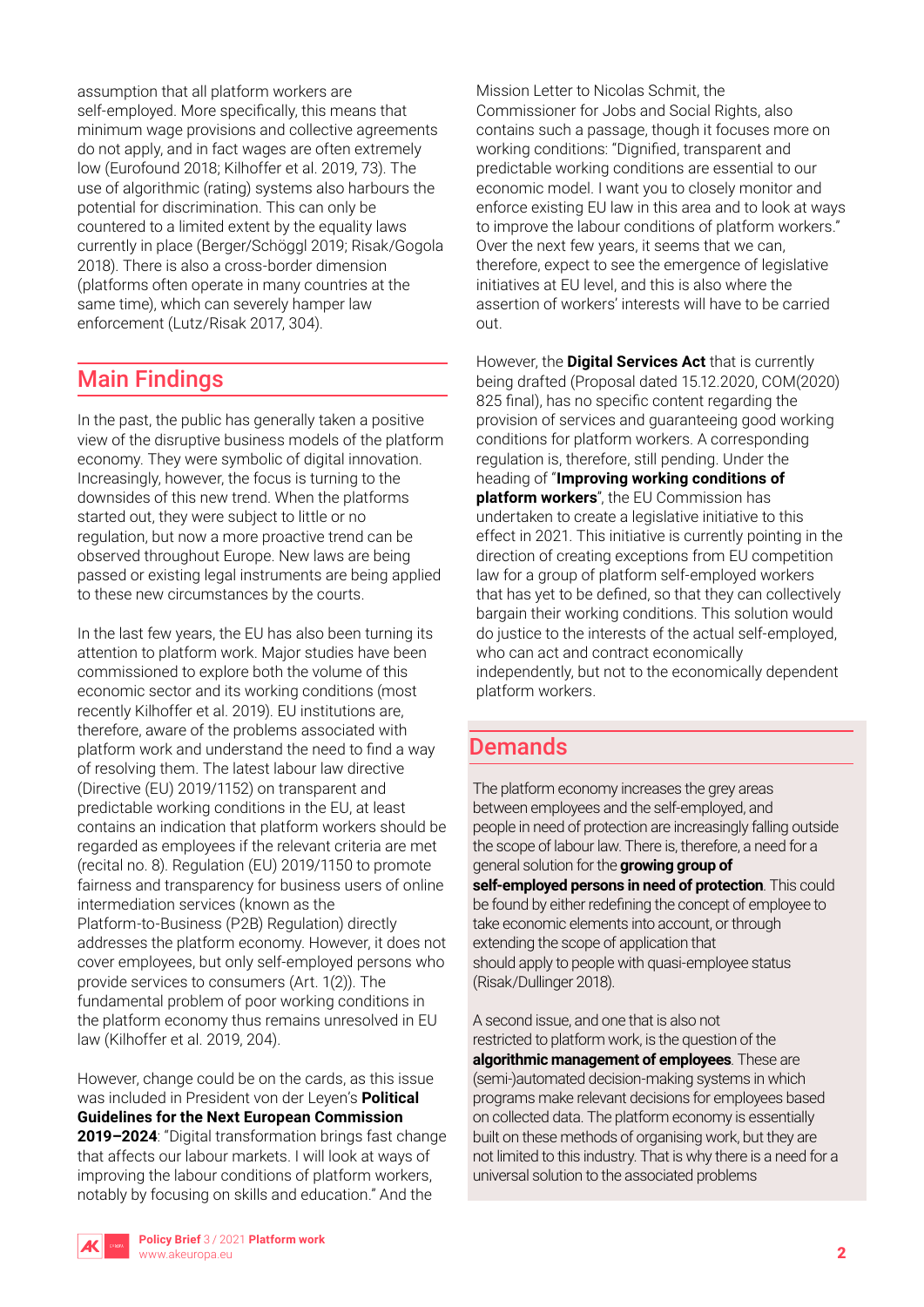(potential for surveillance and discrimination, attribution and liability issues). This should ideally be done at EU level, along the lines of the General Data Protection Regulation (GDPR). Other **legal problems**, on the other hand, are platform-specific and therefore justify a special regulation at EU level similar to the existing one relating to different forms of atypical work (most recently the Temporary Agency Work Directive 2008/104/EC), in the form of a **Platform Work Directive** (Risak 2018).

- A core provision here should be the (rebuttable) presumption of an employment relationship with the platform. Ultimately, this is the contracting party where all the threads come together, making it the only party with the real potential to determine specific contractual structures with regard to the parties and contents of the contract, along with the practical implementation of the contract. There is also much to be said for the creation of a catalogue of indicators that sets out clear criteria governing the existence of employment relationships in the platform segment. These legal measures would also – at least for the time being – make it possible to establish the applicable labour law and jurisdiction based on the habitual place of work, i.e. the country where the work is physically carried out (Art. 8 Rome I Regulation; Art. 22 EU Jurisdiction and Enforcement Regulation).
- The following points should also be included in a Platform Work Directive, which should also broadly include people with quasi-employee status:
	- **Information obligations** analogous to Directive 91/533/EEC on the employer's obligation to inform (from 2022 Directive (EU) 2019/1152 on transparent and predictable working conditions), irrespective of the duration of the contractual relationship at least with regard to the contractual partners and their address (as soon as a user account is opened), other wise the platform shall in any case be liable for outstanding claims by platform workers.
	- Clarification that the **place of work** is the place where the platform workers physically work.
	- Establishment of an **equal pay obligation** similar to Art. 5 of the Temporary Agency Work Directive 2008/104/EC (principle of equal treatment).
	- Clarification that **search times** for virtual platform work constitute **working time**, as do **standby times** in platform models that provide for an immediate (de facto)

obligation to accept when the app is switched on, or whose business model presupposes this.

- **Prohibition of certain contractual clauses**  such as the prohibition of intermediation activities where wages lower than those of applicable collective agreements are paid; the prohibition of restrictions on competition during and after the activity on a platform; the unjustified exclusion of workers from being allocated jobs; and the unjustified deactivation of a user´s account.
- Disclosure to platform employees and service recipients of how **ratings** are calculated and how they may be weighted; possibility of challenging and correcting "false" and discriminatory ratings; possibility of transferring ratings to other platforms (portability).
- Obligation to establish an arbitration procedure for the settlement of disputes, which should be provided free of charge to platform workers.
- Clarification of **responsibilities** for compliance with employee protection, minimum wage laws and the payment of income tax and social security contributions, whereby service recipients should also be held jointly responsible if an employment relationship exists with the platform.
- **Information obligations** of the platforms vis-à-vis authorities and social insurance agencies even if the employment relation ship is not with them but with the service recipients.

Some, but by no means all, of these issues are also addressed in the P2B Regulation, which only applies to self-employed platform workers. This mainly relates to the restriction, suspension, and termination of platform access (Art. 4), restrictions of competition (Art. 10), an d internal complaint handling (Art. 11). The provisions on ranking (Art. 5), on the other hand, concern the appearance of platform workers on the platform and

not customer ratings. A mere extension of the scope of the P2B Regulation to include

platform workers who qualify as employees would, therefore, not do sufficient justice to their interests. For this reason, a separate and specific Platform Work Directive as outlined above is

preferable if one does not wish to massively expand the content of the P2B Regulation.